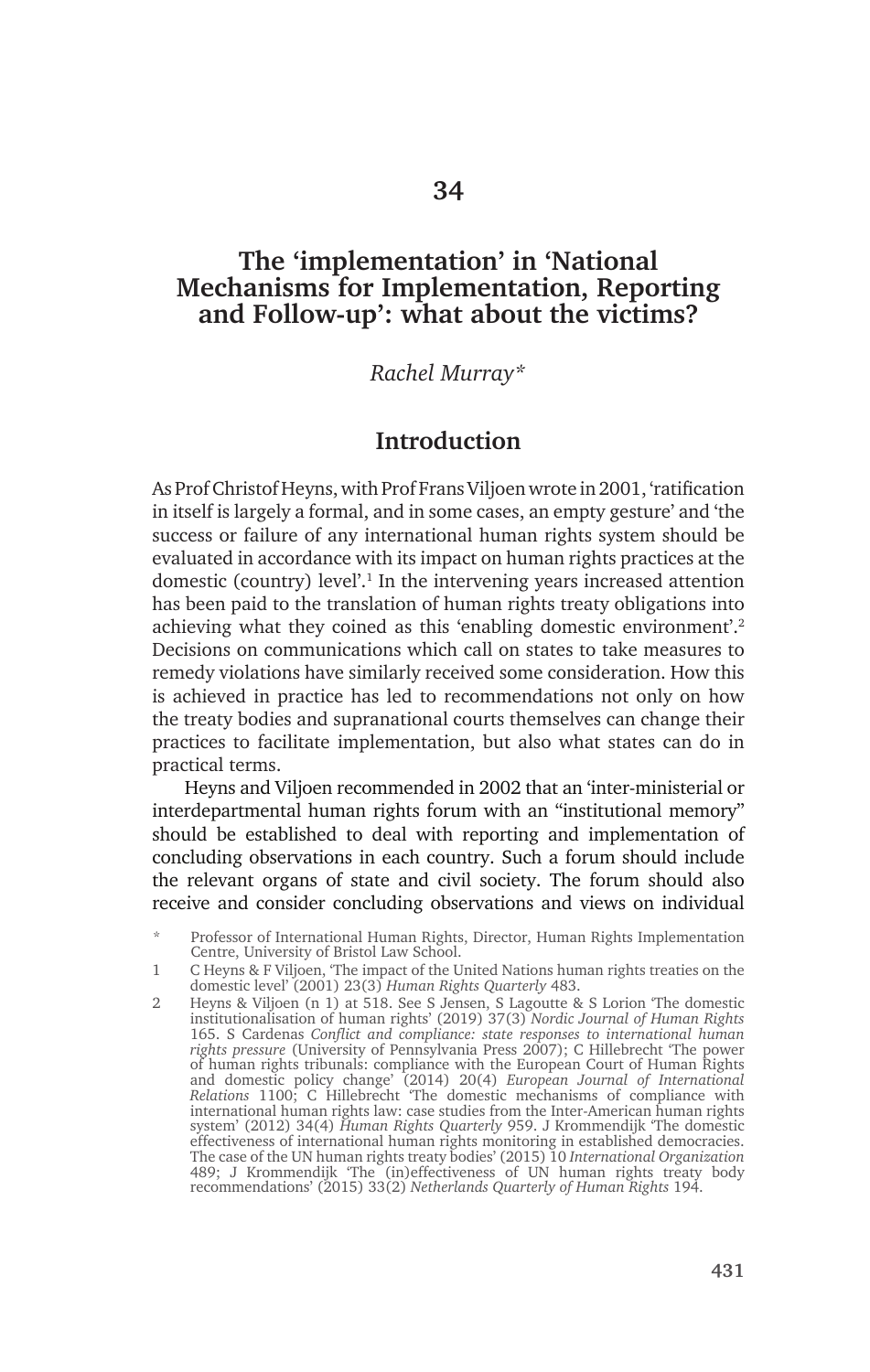complaints'. 3 The UN High Commissioner for Human Rights took this idea of states establishing a body or mechanism to coordinate activities at the national level in order to facilitate their engagement with supranational bodies in her report in 2012.<sup>4</sup> Since then, it is clear that there has been some, not insubstantial movement, encouraged by supranational bodies themselves, organisations such as Universal Rights Group and civil society, in the establishment or identification of such mechanisms. Yet, still, a decade on, many countries have yet to create a mechanism, and those that do exist are still in their infancy.5 Furthermore, while the mandate of these 'national mechanisms for reporting and follow-up' (NMRF) has been extended to encompass implementation ('national mechanisms for *implementation*, reporting and follow-up, NMIRF), practice indicates that many are still getting to grips with the coordination of reporting and have yet to move fully to post-reporting or a post-decision phase of this work and there is confusion as to whether their mandate covers individual communications. This chapter explores the establishment of these mechanisms, and then, using some examples, argues that some confusion surrounds the 'follow-up' and 'implementation' aspects of their mandates. As Lorien and Lagoutte note, it was not expected that NMRF would be the 'direct implementer' of supranational bodies' findings, rather the 'facilitator of implementation'. While agreeing with this approach, this essay considers that victims are often unclear what happens to the case once a decision has been reached. Although not directly implementing the decision, these mechanisms are uniquely placed to provide somewhere for victims to obtain information and be kept informed on the progress of implementation of reparations awarded to them.

## **National Mechanisms for (Implementation) Reporting and Follow-Up**

In 2012, the UN High Commissioner for Human Rights, Navanethem Pillay, wrote that each state 'will be encouraged to systematize its preparation of those reports through the establishment or the

- 4 United Nations Human Rights, Office of the High Commissioner, Navanethem Pillay *Strengthening the United Nations human rights treaty body system* (2012) (Pillay report) https://www2.ohchr.org/English/bodies/HRTD/docs/HCreport TBStrengthening.pdf (accessed 26 October 2021).
- 5 M Limon 'The global human rights "implementation agenda" and the genesis of NMIRFs' in R Murray & D Long (eds) *Research handbook on the implementation of human rights law* (Edward Elgar forthcoming). Universal Rights Group 'Human Rights Implementation, Compliance and the Prevention of Violations: Turning International Norms into Local Reality (Glion III report), https://www.universalrights.org/wp-content/uploads/2016/10/Glion\_2016\_page.pdf (accessed 26 October 2021).

<sup>3</sup> C Heyns & F Viljoen *The impact of the United Nations human rights treaties on the domestic level* (Kluwer Law 2002) at 40.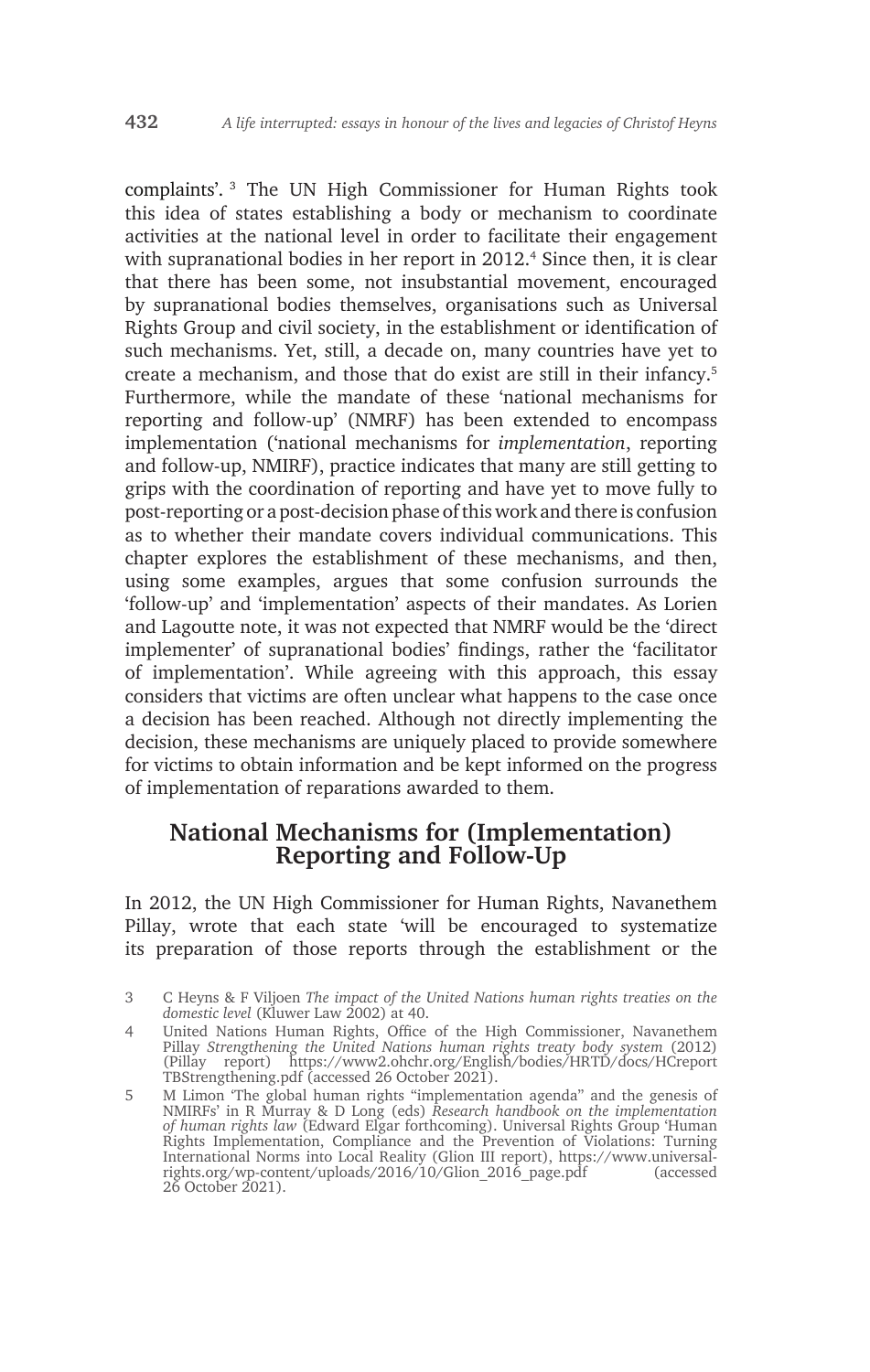reinforcement of a standing national reporting and coordination mechanism'.<sup>6</sup> Such mechanisms should 'facilitating both timely reporting and improved coordination in follow-up to treaty bodies' recommendations and decisions'.7 A subsequent Study and Practical Guide provided further advice for states setting up or identifying such a body. They defined the renamed 'national mechanism for reporting and follow-up (NMRF)' as a government structure, which is

mandated to coordinate and prepare reports to and engage with international and regional human rights mechanisms (including treaty bodies, the universal periodic review and special procedures), and to coordinate and track national follow-up and implementation of the treaty obligations and the recommendations emanating from these mechanisms. It may be ministerial, interministerial or institutionally separate.<sup>8</sup>

The NMRF should be 'comprehensive' in its approach, namely that it engages broadly on all human rights, with all international and regional human rights mechanisms, and in following up on recommendations and individual communications emanating from all such human rights mechanisms.9

It was not envisaged that it would 'directly implement human rights obligations', but rather that such a mechanism

prepares State reports and responses to communications, visits of independent experts, follow-up to facilitate implementation by line ministries, and manages knowledge around the implementation of treaty provisions and related recommendations and decisions by other parts of the governmental structure.<sup>10</sup>

Subsequent resolutions by the UN General Assembly recommended that the OHCHR provide the necessary support to states to build their institutional capacity, $11$  and for states to

- 6 Pillay report (n 4) at 12.
- 7 Pillay report (n 4) at 85.<br>8 OHCHR National Mecha
- 8 OHCHR *National Mechanisms for Reporting and Follow-up: A practical guide to effective engagement with international human rights mechanisms* (2016) (OHCHR Practical Guide) UN Doc HR/PUB/16/1 at 2-3. OHCHR *National Mechanisms for Reporting and Follow-up: A study of State engagement with International Human Rights Mechanisms* (2016) (OHCHR Study) UN Doc HR/PUB/16/1/Add.1., https:// www.ohchr.org/Documents/Publications/HR\_PUB\_16\_1\_NMRF\_Study.pdf (accessed 26 October 2021)
- 9 OHCHR Practical Guide (n 8) 2-3.
- 10 OHCHR Practical Guide (n 8) at 2-3. See also Glion III report (n 5); Open Society Justice Initiative *From rights to remedies: structures and strategies for implementing human rights decisions* (2013); Open Society Justice Initiative *From judgment to justice. Implementing international and regional human rights decisions* (2010); DC Baluarte 'Strategizing for compliance: the evolution of a compliance phase of Inter-American Court litigation and the strategic imperative for victims' representatives' (2012) 27(2) *American University International Law Review* 263.
- 11 Resolution 68/268 adopted by the General Assembly on 9 April 2014: 68/268 Strengthening and Enhancing the Effective Functioning of the Human Rights Treaty Body System', https://www.ohchr.org/Documents/HRBodies/TB/HRTD/A-RES-68-268\_E.pdf (accessed 26 October 2021).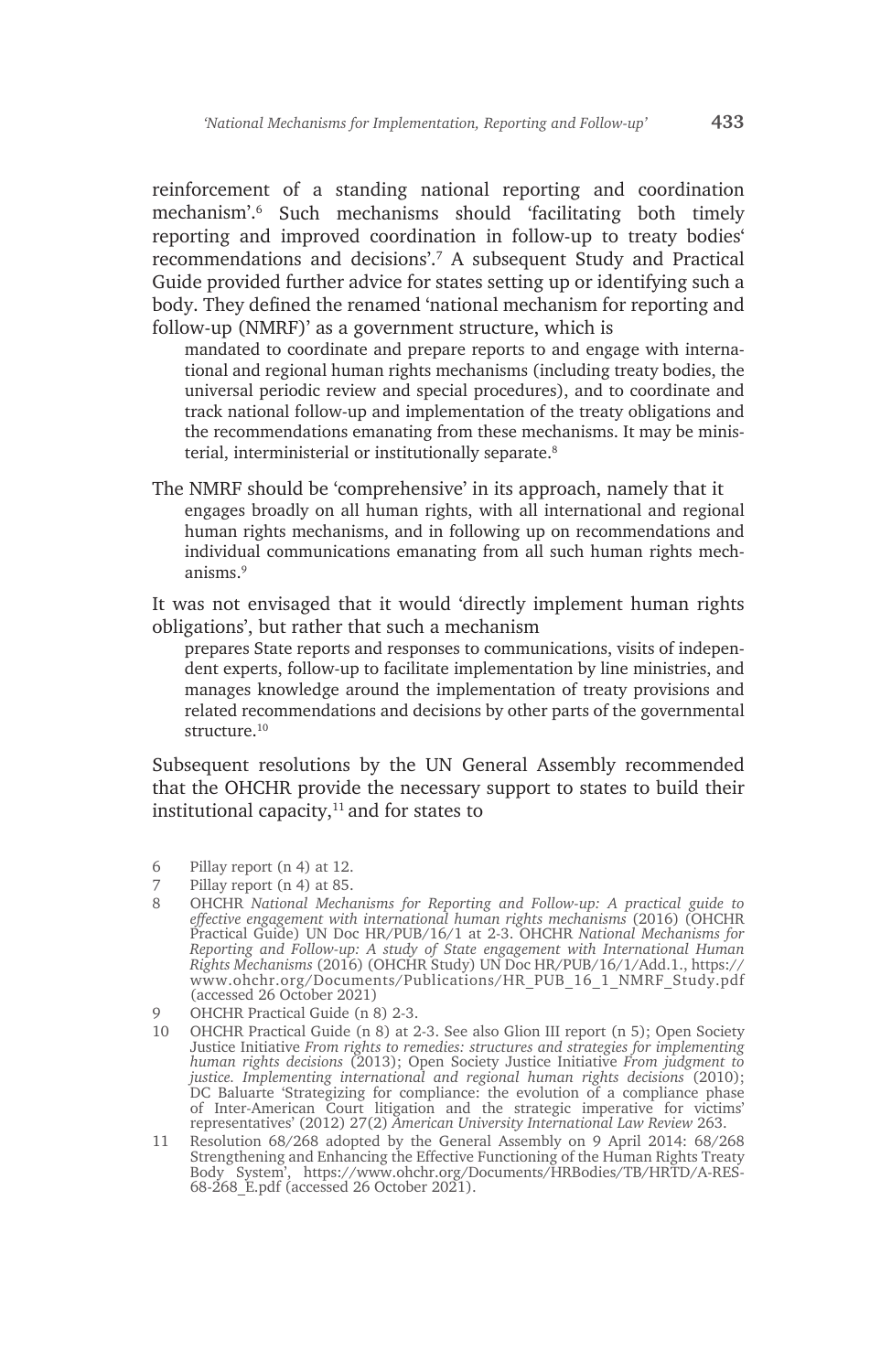establish or strengthen national mechanisms for implementation, reporting and follow-up for further compliance with human rights obligations or commitments, and to share good practices and experiences in their use.<sup>12</sup>

There have been some attempts, such as with the Pacific Principles,<sup>13</sup> to provide further clarity and guidance on how these mechanisms should function. Regional bodies have similarly recommended that states create these bodies<sup>14</sup> and organisations such as the Universal Rights Group (URG) and the state-led Group of Friends set up to facilitate links between states,<sup>15</sup> provide a continual focus.<sup>16</sup>

Yet, detailed information about these mechanisms is limited. Work conducted by the Human Rights Implementation Centre (HRIC) in collaboration with the URG and Bingham Centre for the Rule of Law has identified that around 40 to 50 such mechanisms exist.<sup>17</sup> Information about their composition and functioning is scattered, mentioned, for example, in passing in paragraphs in state reports, and in the few publications and studies on the issue.18 Websites for these bodies often

- 12 Human Rights Council, *Promoting international cooperation to support national mechanisms for implementation, reporting and follow-up* (2019) UN Doc A/ HRC/42/30.
- 13 *The Pacific Principles of Practice (of National Mechanisms for Implementation, Reporting and Follow-Up)*, adopted Fiji (2019), https://www.universal-rights.org/ wp-content/uploads/2020/06/The-Pacific-Principles-of-Practice.pdf (accessed 26 October 2021).
- 14 See for example African Commission on Human and Peoples' Rights *Report of the Second Regional Seminar on the Implementation of Decisions of the African Commission on Human and Peoples' Rights* (2018); African Commission on Human and Peoples' Rights *General Report of the Regional Seminar on the Implementation of Decisions of the African Commission on Human and Peoples' Rights* (2017); Parliamentary Assembly of the Council of Europe, Committee on Legal Affairs and Human Rights, S Kovalov *Ensuring the viability of the Strasbourg Court: structural deficiencies in States Parties* Doc 13087 (2013), http://assembly.coe.int/Communication/ pressajdoc29\_2012rev.pdf (accessed 26 October 2021).
- 15 See https://www.universal-rights.org/blog/what-are-friends-for-groups-of-friendsand-the-un-system/ (accessed 26 October 2021).
- 16 URG *Norwegian Ministry of Foreign Affairs, Global Human Rights Implementation Agenda: The Role of International Development Partners. Report of the Informal Meeting of Development Partners on 'International Support for the National Implementation of Human Rights Obligations and Commitments* (2018); B Chamoor, S Tadjbakhsh & I Salama and URG team *NMRFs: A key state structure for effective reporting, coordination and implementation of human rights recommendations* (2016) https://www.universal-rights.org/blog/nmrfs-key-state-structure-effec tive-reporting-coordination-implementation-human-rights-recommendations/ (accessed 26 October 2021).
- 17 See also for example Commonwealth, URG *The Global Human Rights Implementation Agenda: The Role Of National Parliaments, Policy Brie*f (2018) at 27. M Limon and M Montoya 'Clustering and the integrated implementation of recommendations: The key to unlocking the complementary power of the UN's compliance mechanisms. The Universal Periodic Review, Treaty Bodies and Special Procedures: A connectivity Project. Part of a series of reports on the 'Global human rights implementation agenda' (2019). The Universal Rights Group, Bingham Centre for the Rule of Law and Human Rights Implementation Centre are in the process of publishing a study on NMIRFs.
- 18 OHCHR, Practical Guide (n 8); Open Society Justice Initiative (n 10); D Anagnostou & A Mungiu-Pippidi 'Domestic implementation of human rights judgments in Europe: legal infrastructure and government effectiveness matter' (2014) 25(1)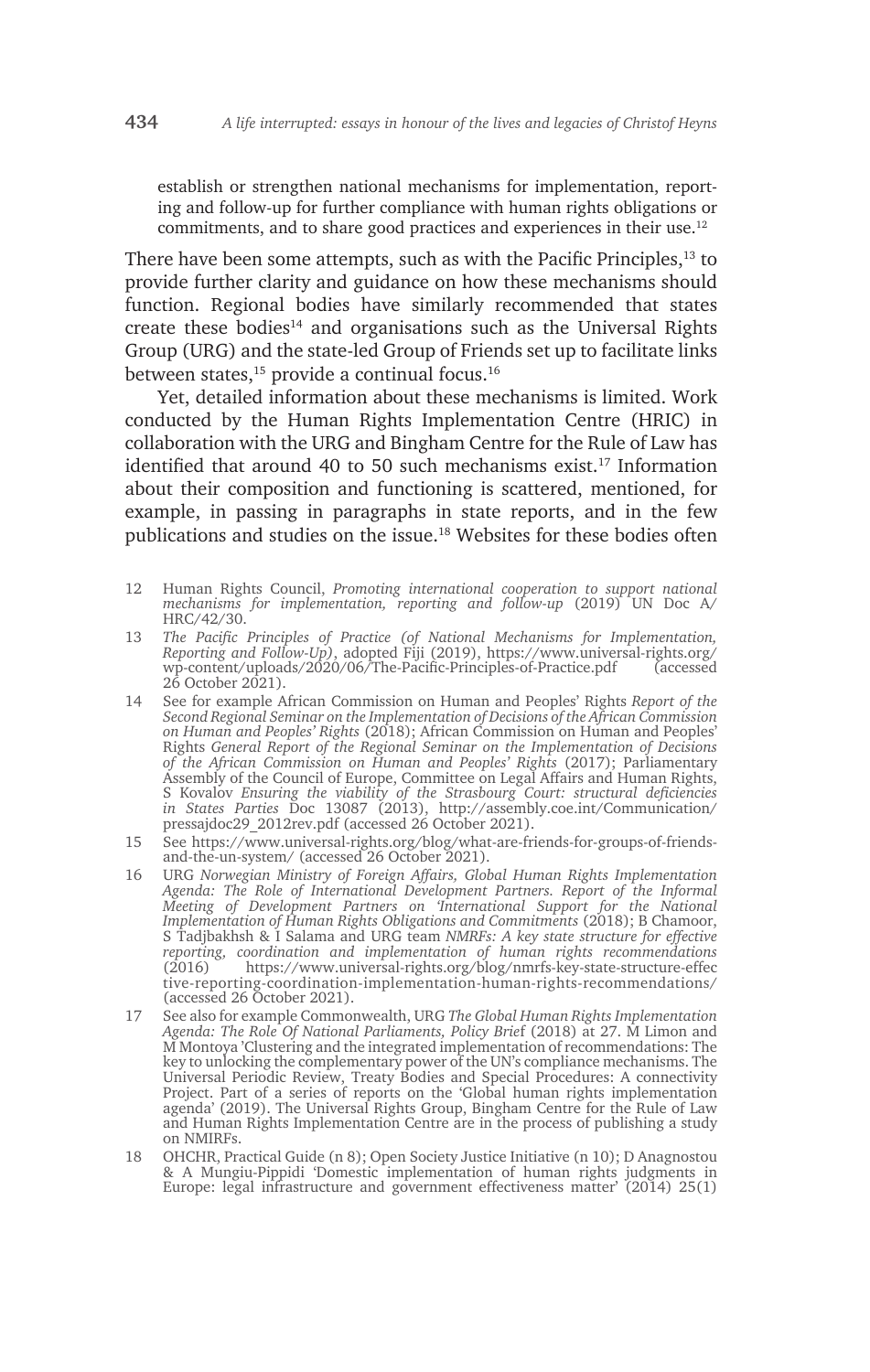do not exist and the extent to which their work is visible, even to stakeholders at the domestic level, can be variable.

Different acronyms have arisen, starting with 'standing national implementation, coordination and reporting structures' (SNICRS) coined by the UN High Commissioner for Human Rights in her 2012 report.19 'Governmental human rights focal points' (GHRFP), some with a thematic mandate and some more comprehensive,<sup>20</sup> to a greater or lesser extent attempt to achieve similar aims, coordinating the executive arm of the state with respect to its domestic and international human rights obligations.<sup>21</sup> Other 'systems' are organised around the development of national human rights action plans,<sup>22</sup> although these tend to be 'inward looking',23 and do not necessarily address the engagement with the regional and international bodies.

'SNICRS' from the OHCHR 2012 report<sup>24</sup> evolved into 'national mechanisms for reporting and follow-up' (NMRF) in the 2016 Study and Practical Guide.25 The inclusion of the 'I' and 'implementation', in National Mechanisms for *Implementation*, Reporting and Follow-Up arose, it would seem rather by chance during discussion at Glion III, a yearly meeting bringing together key stakeholders as a dialogue for debate.26 According to Limon,

the outcome report of Glion III recalled the 'growing interest, among States, NGOs, UN experts and OHCHR, about the evolution of so-called 'national mechanisms for reporting and follow-up' (NMRF) or 'standing national implementation, coordination and reporting structures' (SNICRS – pronounced like the chocolate bar). To avoid creating confusion, Norway, Switzerland and URG agreed to also use the name in the Glion III report, alongside a new label, included in the background papers for the retreat: SNICRS. The significance of this new name (which was debated during the Glion III retreat, without any agreement being reached) was the inclusion

*European Journal of International Law* 205; S Lorien *Defining governmental human rights focal points. Practice, guidance and conception* (Danish Institute for Human Rights 2021); S Lorien & S Lagoutte 'What are governmental human rights focal points?' (2021) 39(2) *Netherlands Quarterly of Human Rights* 80.

- 19 Pillay report (n 4) at 4.5.4. See also M Camilleri & V Krsticevic 'Making international law stick: reflections on compliance with judgments in the Inter-American human rights system' in *Proteccion Internacional de Derechos Humanos y Estado de Derecho*   $(2009)$ .
- 20 Lorien (n 18); and Lorien & Lagoutte (n 18).
- 21 Lorien (n 18) at 35.
- 22 OHCHR, *Handbook on National Human Rights Plans of Action* (2002) UN Doc HR/P/ PT/10; Lorien (n 18).
- 23 Lorien (n 18) at 38.
- 24 Pillay report (n 4).
- 25 OHCHR Practical Guide (n 8).<br>26 https://www.universal-rights.o
- 26 https://www.universal-rights.org/the-glion-human-rights-dialogue/ (accessed 26 October 2021).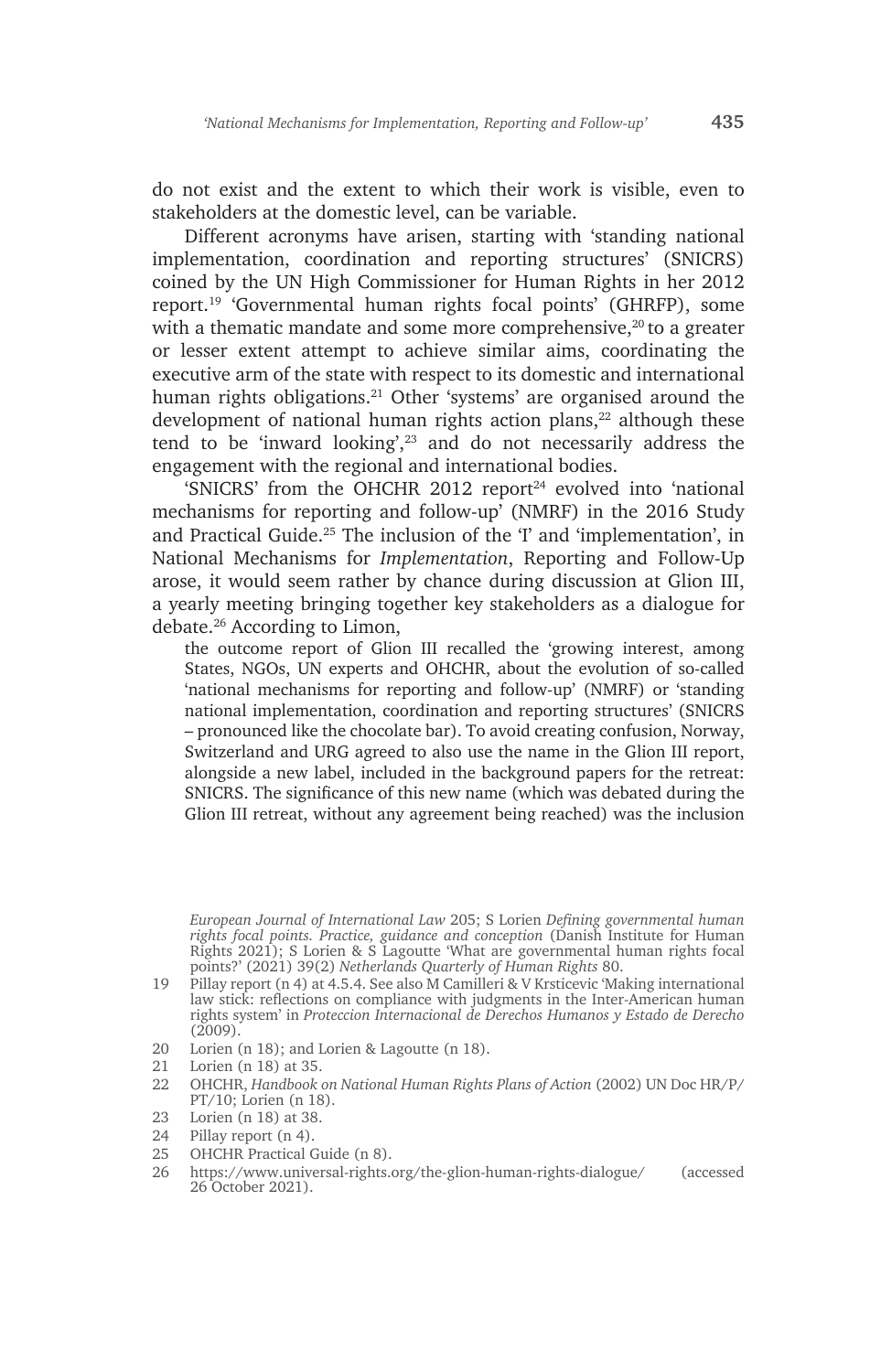of the word 'implementation.<sup>27</sup>

It has been subsequently used by the Human Rights Council.<sup>28</sup>

Despite this addition, and perhaps due to them being relatively young entities, their focus is still principally on developing coordination around the reporting and to a much lesser extent on follow-up.29 Some have established databases, collating recommendations from the supranational bodies mapped against responsible ministries and with timelines.30 As the focus is on reporting, individual communications may not be part of an NMRF's mandate or only to the extent to which they are included in the follow-up to the reporting process.

#### **What about the victims?**

The insertion of the term 'implementation' has caused some confusion as to exactly what these mechanisms are supposed to achieve and how this differs from the 'follow-up' already present: the 'thin line between direct and indirect implementation'.<sup>31</sup> It is apparent, even with the addition of the word 'implementation', that the OHCHR 'warn'32 NMIRFs should 'not directly implement human rights obligations'.<sup>33</sup> Speaking of GHRFP, Lorien and Lagoutte argue further that 'they are created for implementation purposes, but their implementation role is not to be a direct implementer: it is about triggering other actors in action'.<sup>34</sup> Thus, as explained by the OHCHR:<sup>35</sup>

A national mechanism for reporting and follow-up systematizes and rationalizes the preparation of reports to international and regional human rights mechanisms and coordinates national follow-up to recommendations. It facilitates all other forms of engagement with these mechanisms. It ensures coordination between different government entities, thereby building national ownership and coherence, empowering line ministries and developing sustainable expertise. It ensures consultation with the national human rights institution (NHRI) and civil society, which serves to

- 28 UN Human Rights Council *Promoting international cooperation to support national human rights follow-up systems, processes and related mechanisms, and their contribution to the implementation of the 2030 Agenda for Sustainable Development* (2017) UN Doc A/HRC/RES/36/29.
- 29 Danish Institute for Human Rights *Report on Country Experiences With HR-SDG Integrated National Mechanisms for Implementation, Reporting and Follow-Up* 2021.
- 30 E.g. SADATA in Samoa, https://sadata-production.firebaseapp.com/overview see and also the database promoted by the OHCHR, the National Recommendations Tracking Database, https://www.ohchr.org/Documents/HRBodies/UPR/NRTD.pdf
- 31 S Lorien & S Lagoutte 'Implementers or facilitators of implementation? Governmental human rights focal points' complex role in enhancing human rights compliance at the national level' in Murray & Long (eds) (n 5).

- 33 OHCHR Practical Guide (n 8) at 3. Lorien & Lagoutte (n 31).
- 34 Lorien & Lagoutte (n 31).
- 35 OHCHR Practical Guide (n 8) at 6.

<sup>27</sup> Limon (n 5); Glion III report (n 5).

<sup>32</sup> As above.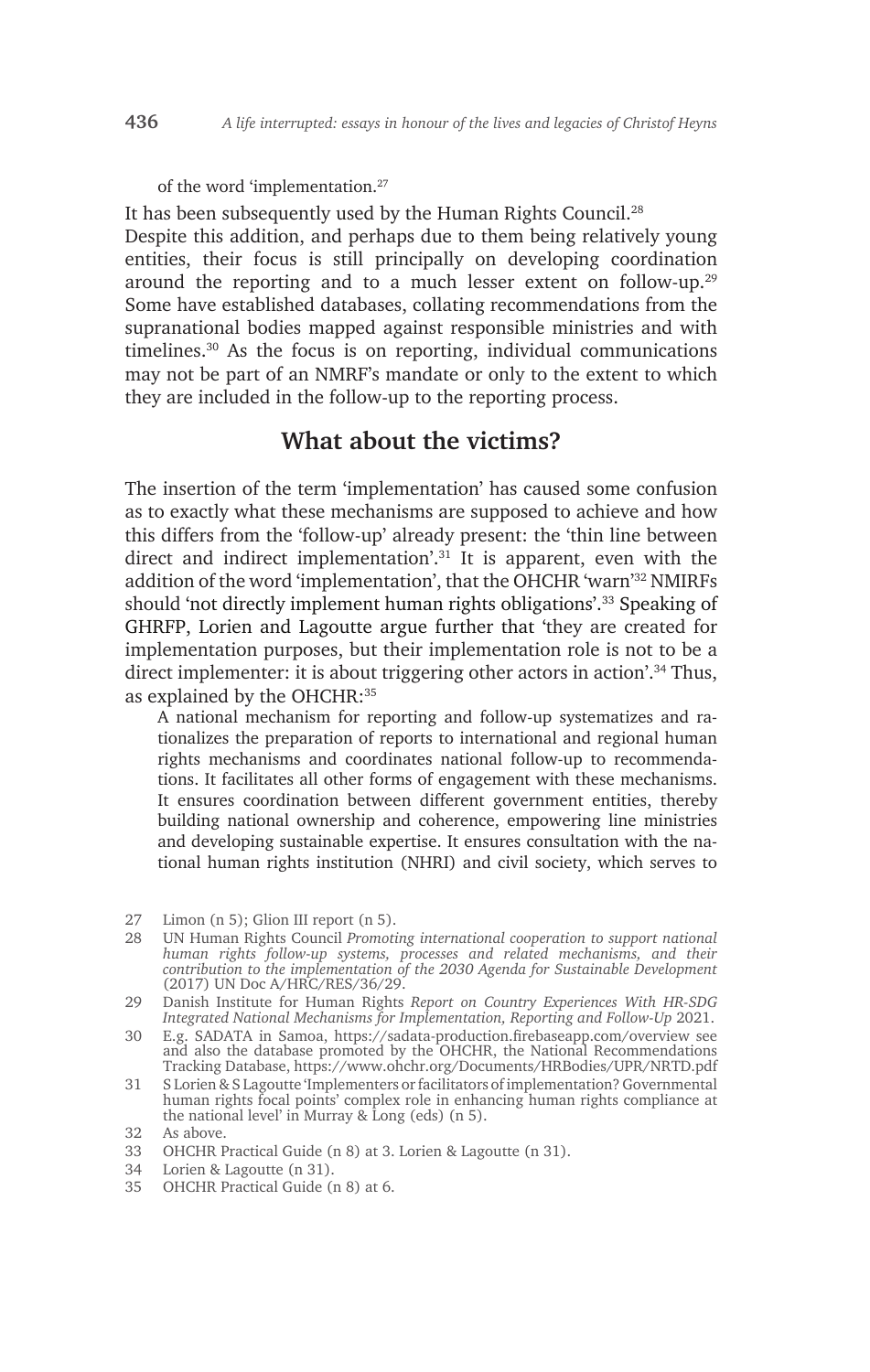strengthen participatory, inclusive and accountable human rights-based governance. A national mechanism for reporting and follow-up is also uniquely placed to take the lead in clustering and prioritizing recommendations, in the coordination and development of a specific implementation plan for the follow-up to recommendations from all international and regional human rights mechanisms, with specific timelines, indicators and benchmarks for success or a comprehensive national human rights action plan, including implementation of treaty provisions and recommendations from the United Nations and regional human rights mechanisms.

However, there is little mention of where victims fit and to what extent the NMRF should be engaging with them. We found in our research that victims may not be informed, in the wake of a decision from the supranational body, how the harm they have suffered will be repaired and what part they have to play in the process to ensure they receive the reparations due. In the words of Zeid Ra'ad Al Hussein, it was hoped that with the creation of NMRF, '[t]hrough such institutionalised contacts, the voices of victims and their representatives will also be increasingly heard'.36

As part of their information management role, the OHCHR recommends that the NMRF

[i]dentify responsible government ministries and/or agencies for their implementation; Develop follow-up plans, including timelines, with relevant ministries to facilitate such implementation; and Manage information regarding the implementation of treaty provisions and recommendations'.37

In addition, it notes that a NMRF is

centrally placed not only to coordinate reporting but also to coordinate and track the follow-up to recommendations or decisions of international and regional human rights mechanisms. An important means by which this can be done is a human rights recommendations implementation plan.<sup>38</sup>

The NMRF could hence play an important role in providing information to the victim on the progress of the implementation of their case at the national level.

# **Challenges with implementing the 'implementation' and follow-up aspect of their mandate**

Implementation of decisions involves a range of ministries and state authorities and technical and administrative processes, which should

<sup>36</sup> Zeid Ra'ad Al Hussein United Nations High Commissioner for Human Rights, in OHCHR Practical Guide (n 8) at iv.

<sup>37</sup> OHCHR, Practical Guide (n 8) at 22.

<sup>38</sup> OHCHR, Practical Guide (n 8) at 25.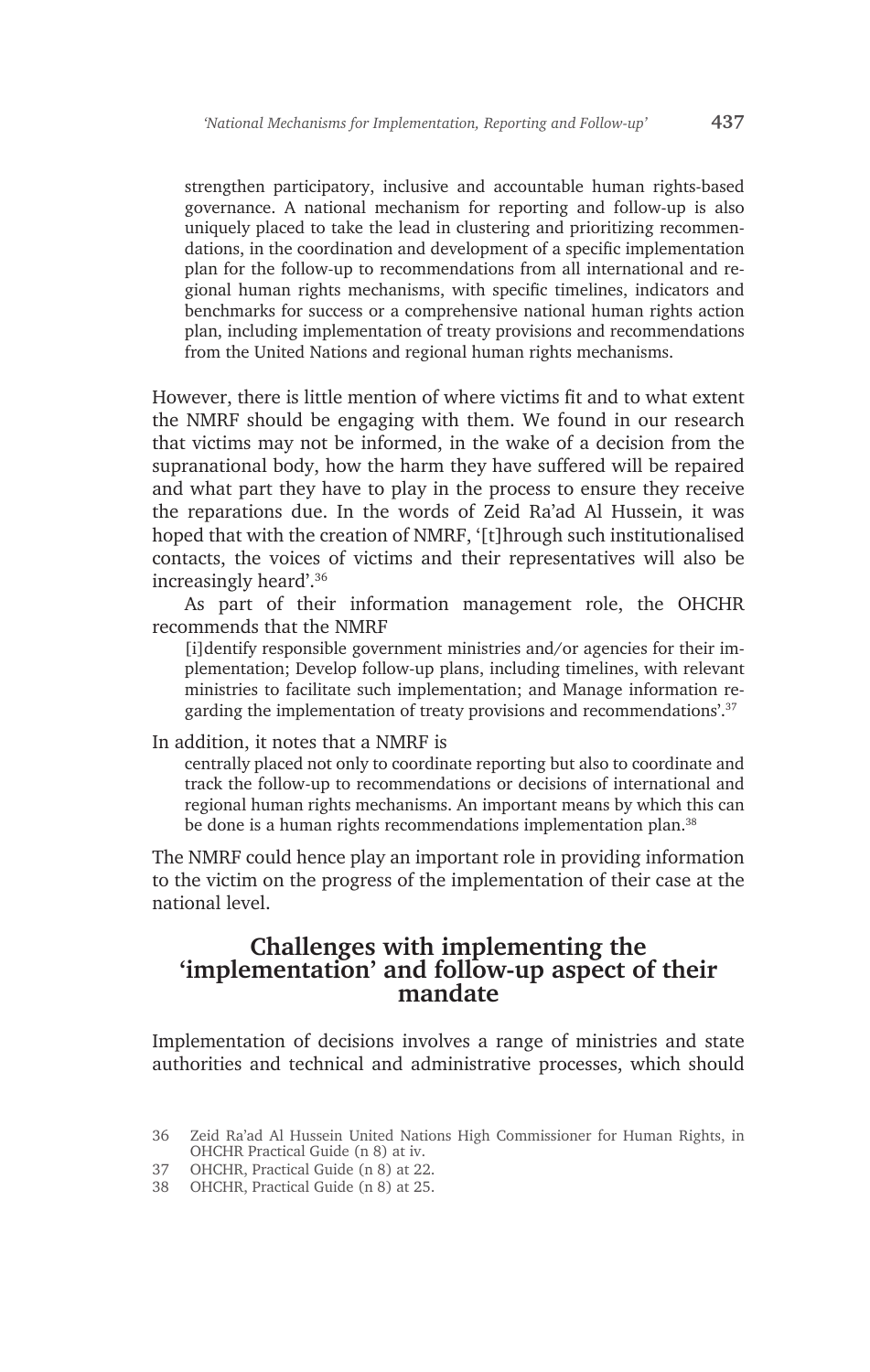ideally be coordinated.<sup>39</sup> These processes are rarely automatic and often complicated and bureaucratic, and the relationship between them and the NMRF, if it exists, is not always clear.

Burkina Faso's Inter-ministerial Committee on Human Rights and International Humanitarian Law, the *Comité Interministériel des droits humains et du droit international humanitaire (CIMDH),*40 within the Ministry of Justice, Human Rights and Civic Promotion, has a broad mandate, encompassing coordination and advice in drafting reports to supranational bodies. It is a technical consultative body, composed of the secretariats of ministries that have human rights competencies, $41$ and supports and advises government on policies and strategies for the promotion, protection and respect of human rights and international humanitarian law. The CIMDH is tasked, among other things, to: (a) facilitate the coordination of human rights promotion and protection activities initiated by government ministries; (b) review and advise on government policies and strategies on human rights and; and (c) provide technical support in the drafting of Burkina Faso's state reports to supranational human rights bodies.<sup>42</sup> Yet, there was an apparent lack of clarity as to its role on follow-up and implementation. For example, there was a perception among some we spoke with outside government that in fact there was 'no formal mechanism in

- 39 K Fox Principi *Implementation of decisions under treaty body complaints procedures – Do states comply? How do they do it?* (2017) https://hr.un.org/sites/hr.un.org/ files/editors/u4492/Implementation%20of%20decisions%20under%20treaty%20 body%20complaints%20procedures%20-%20Do%20states%20comply%20-%20 2015%20Sabbatical%20-%20Kate%20Fox.pdf (accessed 26 October 2021). K Fox Principi 'Implementation of decisions under UN treaty body complaints procedures: how do states comply?' (2017) 37 *Human Rights Law Journal* 1-30. R Murray 'The implementation of human rights decisions: commitment despite rhetoric but no room for complacency' (2020) 12(1) *Journal of Human Rights Practice*. See Human Rights Law Implementation Project, www.bristol.ac.uk/law/ hrlip, funded by the Economic and Social Research Council.
- 40 The inter-ministerial committee on human rights and international humanitarian<br>law (CIMDH) was established by the *décret n°2005-100/PRES/PM/MPDH du<br>23 février 2005 portant création, attributions, composition et foncti Comité interministériel des droits humains et du droit international humanitaire* and later on amended by the décret n°2008-740/PRES/PM/MPDH, of 17 November 2008.
- 41 R Murray & C de Vos 'Behind the state. Domestic mechanisms and procedures for the implementation of human rights treaty body decisions' (2020) 12(1) *Journal of Human Rights Practice*. S Lorion *The institutional turn of international human rights law and its reception by state administrations in developing countries* (PhD thesis) (2020).
- 42 Interview, undertaken in the context of the Human Rights Law Implementation Project, on file with author. This project, funded by the Economic and Research Council, aimed to track the implementation of select cases from regional and UN treaty bodies. In addition to desk based research, interviews were undertaken with representatives of governments, parliamentarians, the judiciary, NHRIs, civil society, academics and representatives from UN and regional bodies. Ethical clearance was granted from the Universities of Bristol, which led the project, as well as the two other universities involved, the University of Pretoria, Essex and Middlesex. For information and outputs from the project see: www.bristol.ac.uk/law/hrlip.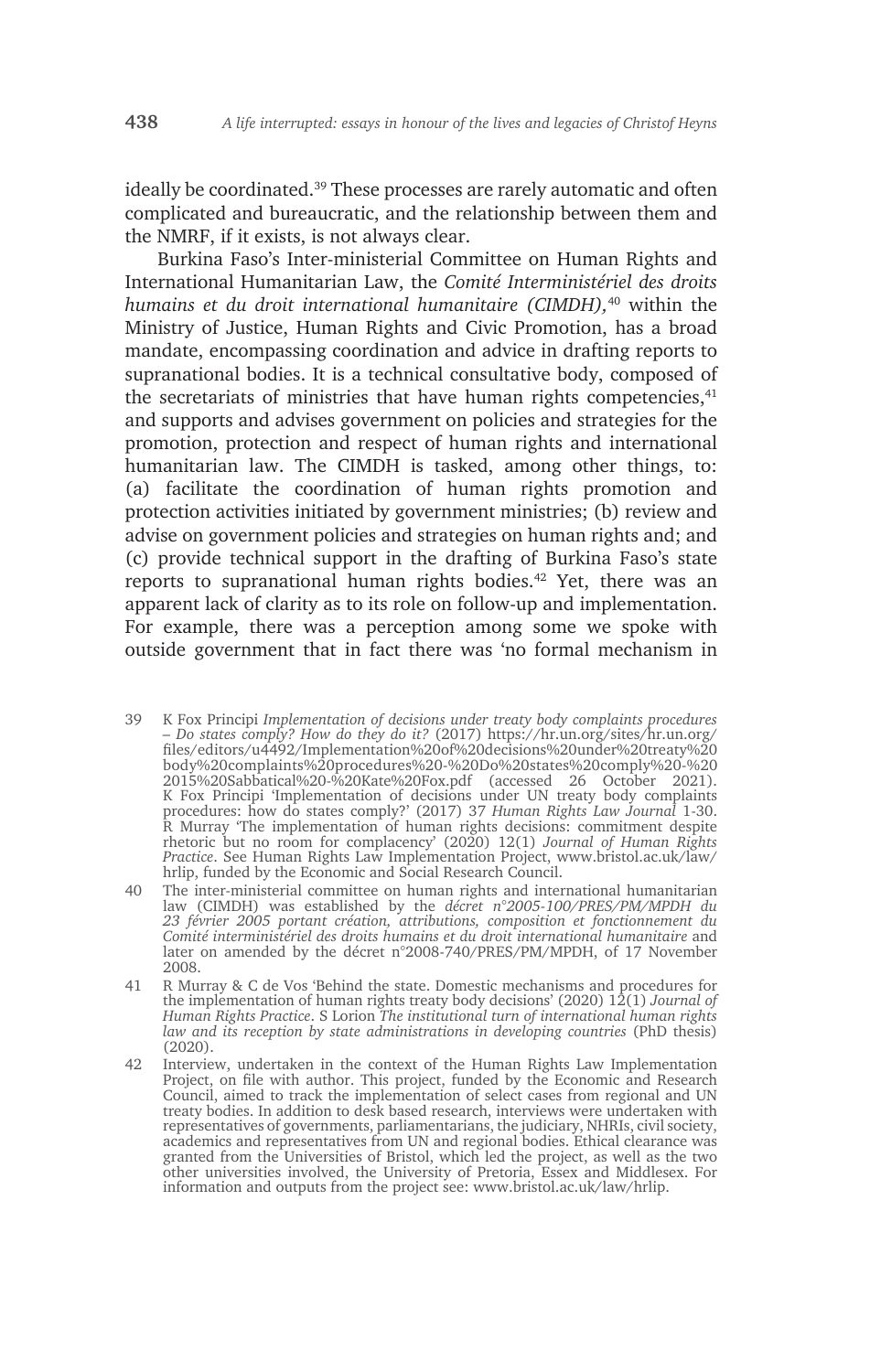place … receiving, processing and implementing decisions',43 but others suggested that this Committee could be asked by the victims to give its views on their case.<sup>44</sup> As for implementation of specific decisions, other ad hoc processes were set up, including appointing lawyers to manage the cases. Specific ministries will be required for specific reparations, for example, payment of compensation in one case was implemented through the Judicial Agency at the Treasury, but with no overall coordination of all aspects of the decision. Representatives of government did not know if there was a system which brought together victims and government to discuss implementation.45

With respect to the victims, our research found consequently that it was not at all clear what they should do, if anything, after the adoption of the judgment or decision. As one victim stated: 'I was left alone fighting for the implementation of the decision'.46 Another told us that they were not approached directly by the government after the decision was adopted. Consequently, the role of national lawyers was critical, initiating contact with the government to understand what process should be followed, and liaising with the victims concerning progress.<sup>47</sup>

Cameroon's *Inter-Ministerial Committee for monitoring the implementation of recommendations of the regional and international mechanisms* has a broad mandate, explicitly set out in its founding Order, which also includes coordinating the implementation of decisions of a range of supranational bodies and mechanisms, among them the UN Human Rights Committee, and African Commission on Human and Peoples' Rights, and Universal Periodic Review.48 It reports to the President of Cameroon, and is composed of a number of ministries and other stakeholders.49 There did appear to be a system whereby on receipt of a decision from a supranational body the Inter-Ministerial Committee will contact the relevant ministries and also the victim. Although there was a lack of transparency in how the Inter-Ministerial Committee operated and it displayed weaknesses in making its deliberations and findings visible, victims were not always aware of its existence and it was not clear the extent to which it actually engaged

44 Interview, undertaken in the context of the Human Rights Law Implementation Project, on file with author.

<sup>43</sup> Interview, undertaken in the context of the Human Rights Law Implementation Project, on file with author.

<sup>45</sup> Interview, undertaken in the context of the Human Rights Law Implementation Project, on file with author.

<sup>46</sup> Interview, undertaken in the context of the Human Rights Law Implementation Project, on file with author.

<sup>47</sup> Interviews, undertaken in the context of the Human Rights Law Implementation Project, on file with author.

<sup>48</sup> Order No.081/CAB/PM, 15 April 2011. See also FIDH and OMCT *Cameroon: Homophobia and Violence against Defenders of LGBTI Persons* (2015) 9; CNDHL *2014 Annual Report* (2014) at 113. UN Doc A/HRC/WG.6/16/CMR/1 para 2.

<sup>49</sup> Murray & De Vos (n 41).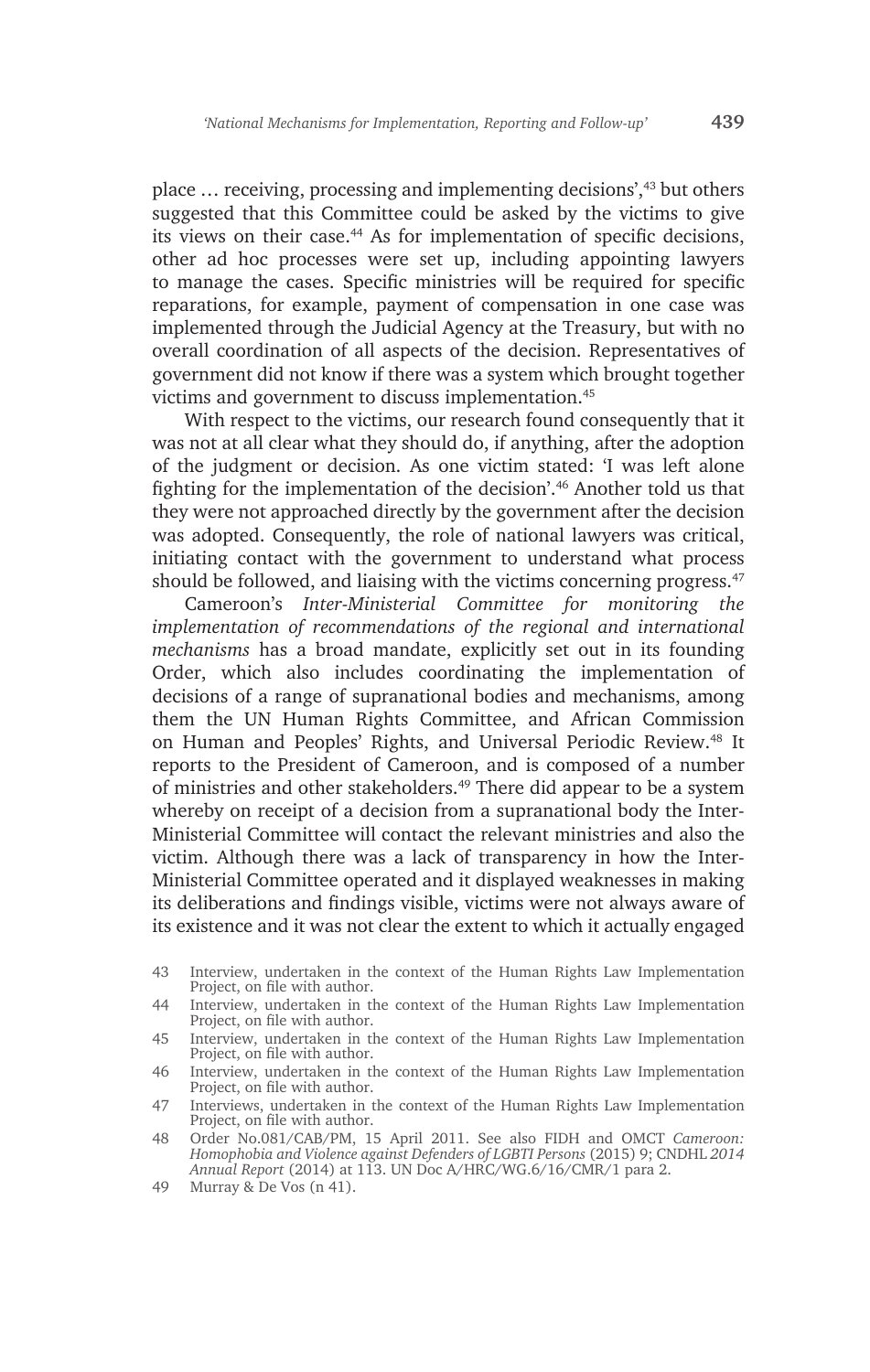with them, with one receiving no response after it had approached the Committee.50 As one litigant informed us, 'it shows [the] case is considered at some level sometimes by somebody. But it must be part of this interministerial thing. … I think there is some kind of mechanism but I don't really know how it works'.51

In Zambia, an Inter-Ministerial Committee on Human Rights has been set up by the Ministry of Justice, this Ministry being the focal point for implementation of human rights obligations in the country.52 The Inter-Ministerial Committee is composed of ministries and departments as well as the NHRI, the Human Rights Commission, and the judiciary. It coordinates reports to supranational bodies, but not apparently specifically the follow-up or implementation of decisions, for which we were told while the government was creating a database of updates, there was 'no formal structure'.53 Responsibility lay with the Office of the Attorney General to advise the government on implementation, $54$ with the Ministry of Justice ultimately determining to whom to refer the decision.55 There was a recognition that

the follow ups are not as good as they probably should be. I guess with most of these cases, the ideal situation would be that we constantly check up with what is happening in this matter with the relevant institution, but structural issues make it very difficult.<sup>56</sup>

In addition, others stated that there was no 'defined process' for informing the complainant or making the decision widely known.<sup>57</sup>

## **The role of the NMRF/NMIRF with respect to the victims**

For the cases we examined, several factors indicate the importance of there being a governmental body which can engage with the victim.

- 50 Murray & De Vos (n 41). Interview, undertaken in the context of the Human Rights Law Implementation Project, on file with author.
- 51 Interview, undertaken in the context of the Human Rights Law Implementation Project, on file with author.
- 52 See Human Rights Council *National report submitted in accordance with paragraph 15 (a) of the annex to Human Rights Council Resolution 5/1: Zambia* A/HRC/ WG.6/2/ZMB/1 of 9 April 2008. See also Committee Against Torture *Consideration of reports submitted by States Parties under article 19 of the Convention: Zambia* UN Doc CAT/C/47/Add.2 (2001). Gazette Notice Number 6102 of 2012.
- 53 Interview, undertaken in the context of the Human Rights Law Implementation Project, on file with author.
- 54 Interview, undertaken in the context of the Human Rights Law Implementation Project, on file with author.
- 55 Interview, August 2017, undertaken in the context of the Human Rights Law Implementation Project, on file with author.
- 56 Interview, undertaken in the context of the Human Rights Law Implementation Project, on file with author.
- 57 Interview, undertaken in the context of the Human Rights Law Implementation Project, on file with author.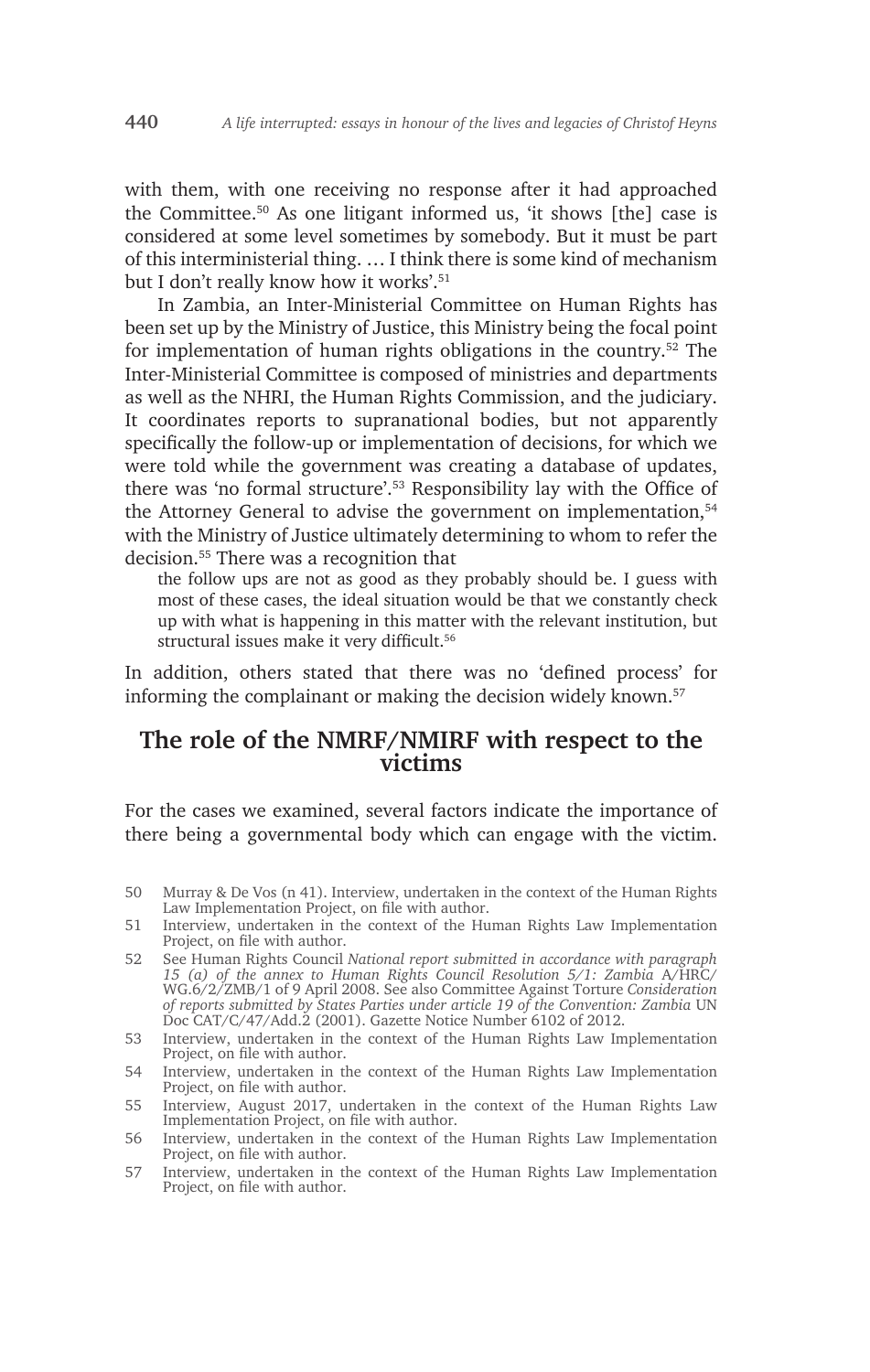Governments acknowledged that in reality it may be left to the complainant to initiate action: 58

The burden is very highly on the complainant right now. If the complainant isn't pushing, it's most likely that the matter is quiet, which is not obviously the best of practices, but that's what happens right now, I guess because, like I said, the work is compounded with other portfolios that people have, so it tends to get very diluted in systems.

Victims and complainants may not know who to refer to at the national level or indeed what the process is, if it even exists: ''we don't know who to liaise with'.<sup>59</sup> The importance of having someone in country who understands the process which has to be followed to implement the decision, who can 'act as a local agent'.<sup>60</sup> As one litigant told us:  $61$ 

[The victim] needed somebody on the ground because you have to have somebody there who understands what ministry is what and who's who and to follow up and okay close that one down, no it's not the minister of justice it's the minister of interior or defence or whoever it is but from a distance it's really hard to make sense of it.

A government body that has oversight of all aspects of the decision, including which ministry is responsible for implementing which aspect of the decision, is an obvious entity from whom the victims and litigants can obtain information. The 'information management capacity' of the NMRF can do this whereby it can 'systematically capture and thematically cluster recommendations and decisions in a user-friendly spreadsheet or database' which also identifies key ministries, plans and manages information to enable the preparation of the state report.<sup>62</sup> The NMRF/ NMIRF should proactively be contacting the victims in the wake of a decision.

#### **Conclusion**

Research is clear that those NMRF that have been established are still very much tackling the task of coordinating and reporting, with follow-up still in its infancy in terms of structures and processes being developed. Implementation is complex and the inclusion of the word in 'NMIRF' has perhaps provided an unhelpful diversion from understanding the intricacy of the numerous processes, involving various state authorities

<sup>58</sup> Interview, undertaken in the context of the Human Rights Law Implementation Project, on file with author.

<sup>59</sup> Interview, undertaken in the context of the Human Rights Law Implementation Project, on file with author.

<sup>60</sup> Interview, undertaken in the context of the Human Rights Law Implementation Project, on file with author.

<sup>61</sup> Interview, undertaken in the context of the Human Rights Law Implementation Project, on file with author.

<sup>62</sup> OHCHR, Practical Guide (n 8) at 2-3.